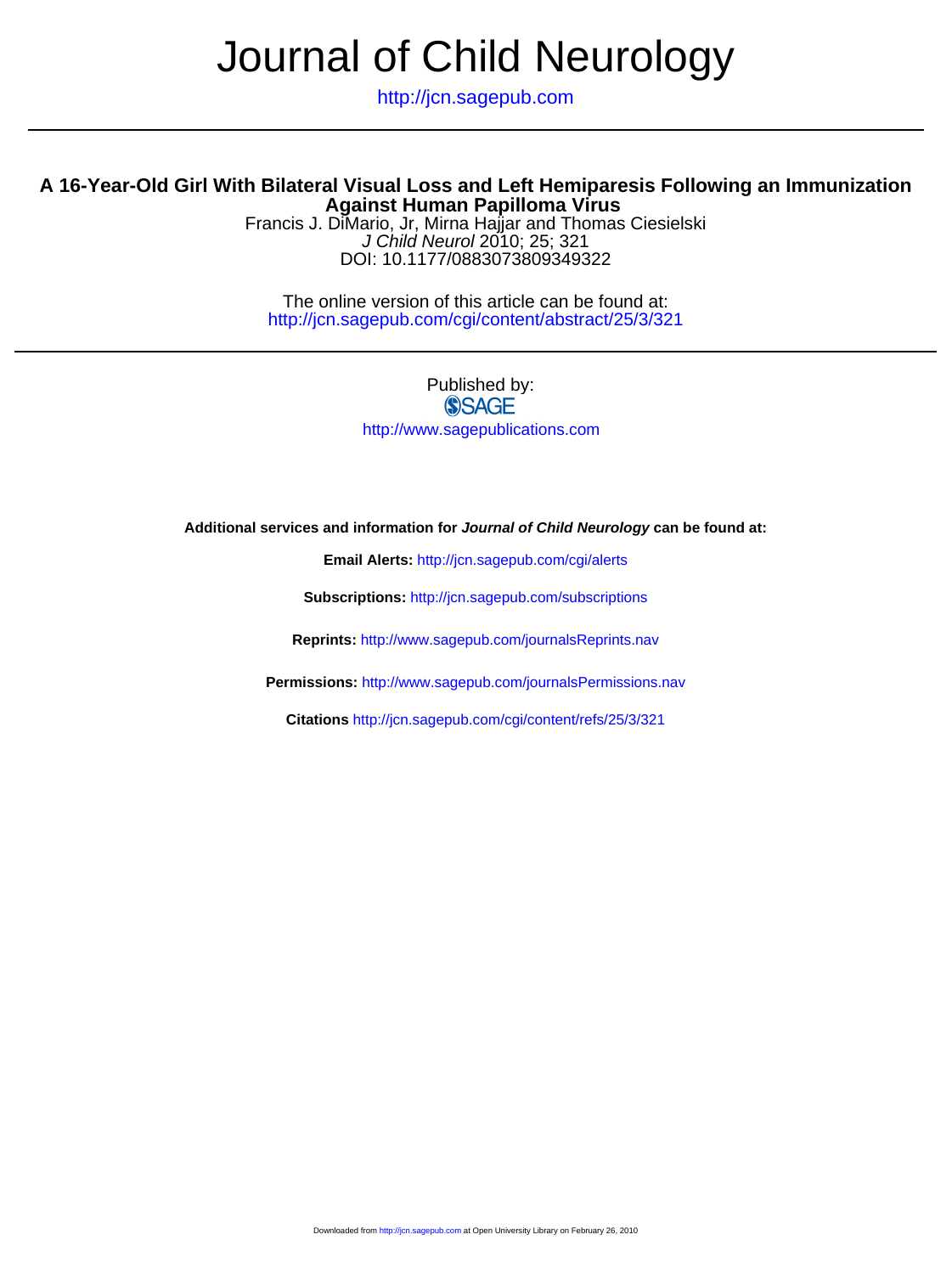# A 16-Year-Old Girl With Bilateral Visual Loss and Left Hemiparesis Following an Immunization Against Human Papilloma Virus

Journal of Child Neurology Volume 25 Number 3 March 2010 321-327  $\odot$  2010 The Author(s) 10.1177/0883073809349322 http://jcn.sagepub.com

Francis J. DiMario, Jr, MD, Mirna Hajjar, MD, and Thomas Ciesielski, MD

We report the course of a 16-year-old girl who presented with near complete visual loss associated with chiasmal neuritis and a biopsy proven tumefactive demyelinating lesion on magnetic resonance imaging (MRI) in

**V** isual loss is a symptom that can occur from lesions<br>anywhere along the visual pathways. Binocular<br>the size and location of the scotoma identified on examinaanywhere along the visual pathways. Binocular visual loss can be further localized depending on the size and location of the scotoma identified on examination. Lesions affecting the chiasm, in particular, may produce bitemporal visual field loss and the additional involvement of the optic nerves and/or retrochiasmatic visual pathways will induce more complete degrees of blindness. There are a multitude of etiologies that produce this latter pattern of visual loss; however, the pace of progression, the anatomic localization of the process, and the precipitating circumstances will aid in pathophysiologic classification as compressive or noncompressive. Noncompressive etiologies involving the chiasm include processes within the spectrum from acute to a more chronic temporal course. This slower time course is characteristic of infiltrative lesions, granulomatous diseases, axonal dieback phenomenon secondary to multiple sclerosis, $<sup>1</sup>$  and</sup>

association with a recent immunization against human papilloma virus.

Keywords: demyelination; tumefactive; blindness; chiasm; HPV

Leber hereditary optic neuropathy. Acute noncompressive lesions of the optic chiasm have been described in infectious settings with Lyme disease,<sup>2</sup> Epstein-Barr virus,<sup>3,4</sup> varicella zoster virus<sup>5</sup> and mumps,  $6$  systemic lupus erythematosus,7,8 and demyelinating processes (eg, neuromyelitis optica and multiple sclerosis). Tumefactive demyelinating lesions are those defined as large (>2 cm) lesions with a surrounding zone of edema with or without accompanying mass effect. There have been a few case reports and case series in the literature where tumefactive lesions have been described in the context of both multiple sclerosis and acute demyelinating encephalomyelitis. However, chiasmal neuritis as part of acute demyelinating encephalomyelitis has not to our knowledge been reported in the medical literature. Although chiasmal neuritis generally tends to have a more favorable outcome with eventual return of vision over time, when it is caused by neuromyelitis optica and Leber hereditary optic neuropathy the outcomes have been poorer with sustained visual loss. We report the case of a 16-year-old girl who suffered an acute and sustained onset of bilateral visual loss and transient left hemiparesis following an immunization against human papilloma virus, who was found to have both a tumefactive demyelinating lesion and chiasmal neuritis as part of a presentation of acute demyelinating encephalomyelitis.

### Case Report

A 16-year-old previously healthy girl presented to the emergency room with an acute onset of visual loss over 48 hours. Initially, there was visual loss noted in the right eye accompanied by a left side headache. These symptoms

Received August 11, 2009. Received revised August 26, 2009. Accepted for publication August 26, 2009.

From the University of Connecticut School of Medicine, Farmington, Connecticut, and the Departments of Pediatrics<sup>1</sup> at Connecticut Children's Medical Center, Hartford, Connecticut (FJD); and the Departments of Neurology (MH) and Pathology (TC) at Hartford Hospital, Hartford, Connecticut.

The authors have no conflicts of interest to disclose with regard to this article.

Address correspondence to: Francis J. DiMario Jr, Division of Child Neurology, Connecticut Children's Medical Center, 282 Washington St, Hartford, CT 06106; e-mail: fdimari@ccmckids.org.

DiMario FJ Jr, Hajjar M, Ciesielski T. A 16-year-old girl with bilateral visual loss and left hemiparesis following an immunization against human papilloma virus. J Child Neurol. 2010;25:321-327.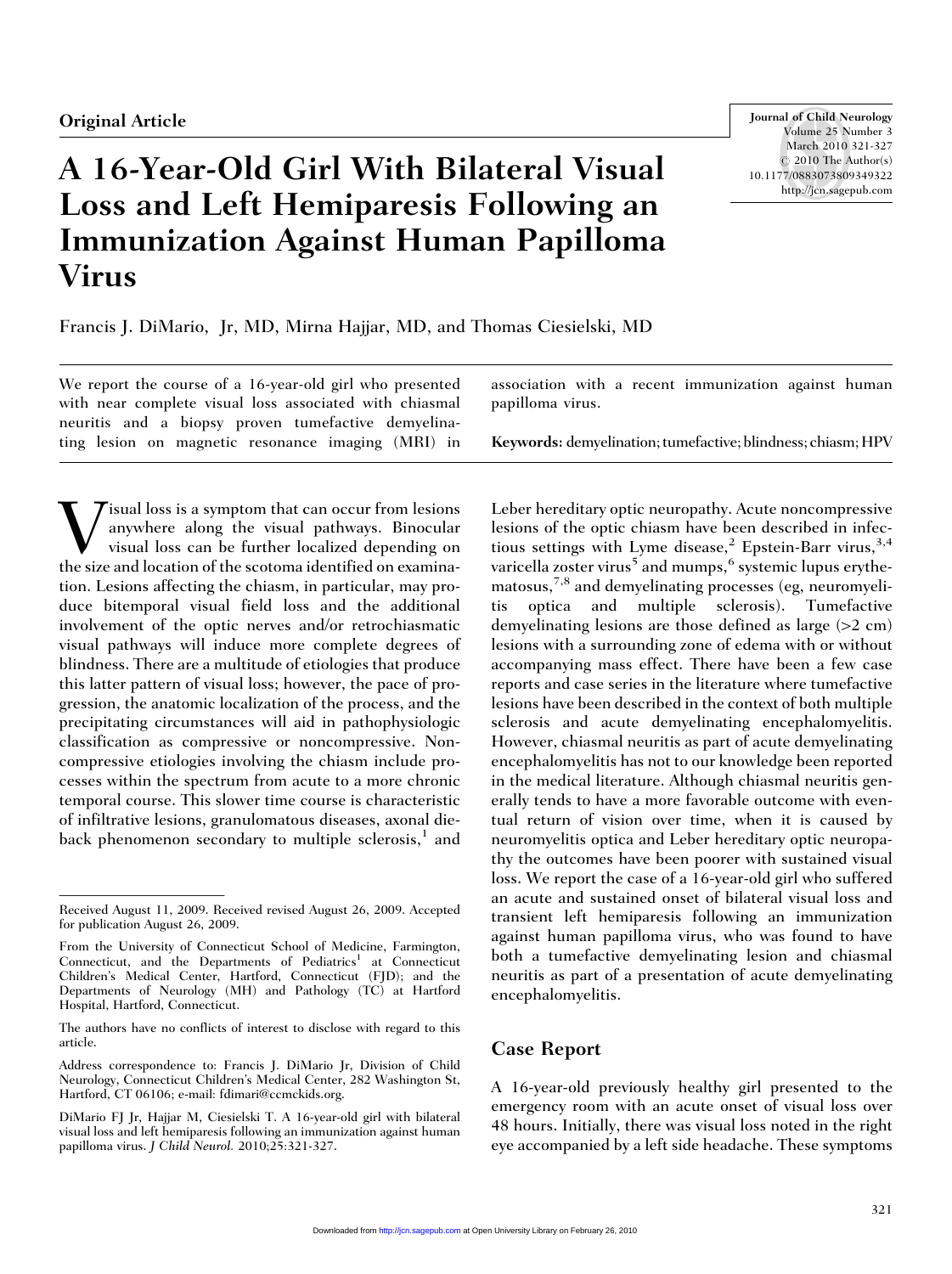worsened over the next 24 hours to include visual loss involving the left eye with a more diffuse headache. When evaluated in the emergency room at 48 hours after onset, her vital signs were blood pressure 116/65, pulse 68/minute, respirations 14/minute, and temperature 98°C, with a completely normal general physical examination and no signs of systemic illness. Her examination disclosed a visual acuity of only counting fingers bilaterally with mild left side weakness accompanied by sensory loss to pinprick in the left arm. There was a left afferent pupillary defect and normal fundoscopic examination. Her visual ability deteriorated further to inconsistently identifying light and movement from the left eye only. She complained of no other symptoms and denied antecedent trauma or prodromal illness. She had, however, received her second vaccination against human papilloma virus 10 days prior to her presentation. There was no family history of demyelinating disease, collagen-vascular disease, or rheumatological disorders.

Magnetic resonance imaging (MRI) of the brain showed swollen enhancement within the chiasm extending into both retrobulbar optic nerves and a right occipitoparietal lobe mass (later disclosed as tumefactive demyelination) with a large zone of surrounding vasogenic edema (Figure 1). Complete spine MRI was normal. Biopsy of the hemispheric mass was performed and histology revealed demyelination (Figures 2 and 3). Subsequent cultures for aerobic and anaerobic bacteria, fungus, acid fast bacilli, and examination for parasites were negative as were serum immunoglobulin G and immunoglobulin M titers for Toxoplasma gondii. The erythrocyte sedimentation rate was 16 and the white blood cell count was 6900 with 89% granulocytes and 9% lymphocytes. The patient received a 5-day course of high-dose intravenous steroids (1 g methylprednisolone/d divided each 6 hours), followed by 5 double-volume plasma exchanges with no visual improvement. Other diagnostic testing included neuromyelitis optica (neuromyelitis optica-immunoglobulin G), antinuclear antigen, Sjögren syndrome (SS-A, SS-B), rheumatoid factor, angiotensin-converting enzyme, which were all normal or negative. Cerebrospinal fluid analysis was declined by the patient's family at this time. The family refused further therapy with chemotherapy and modulating agents. Three months after the onset, the patient still had not regained any visual function, her weakness and sensory deficit recovered completely however. A repeat MRI of the brain revealed resolution of the hemispheric and chiasmal lesions (Figure 4). At 6 months her funduscopic examination disclosed bilateral optic disc pallor. A repeat MRI at this time demonstrated no new lesions and continued resolution of the previously identified chiasmal enhancement and tumefactive lesion. Again complete spine MRI was normal. Cerebrospinal fluid was obtained 6 months after initial symptom onset. Cerebrospinal fluid cytology was negative for malignancy; additional studies revealed a clear and colorless fluid with 3 white

blood cells and 0 red blood cells per microliter, glucose 61 mg/dL and simultaneous serum glucose of 91 mg/dL, protein 30 mg/dL, lactate 1.5 mmol/L, and negative oligoclonal immunoglobulin G bands. At 18 months after the onset of her symptoms, her examination remained stable with no further neurological complaints, persistent profound visual impairment, inconsistently identifying light and movement from the left eye only. An MRI of the brain was performed and was unchanged compared with the previous one done at 6 months (Figure 5).

#### Discussion

After a first demyelinating event, the 3 main diagnostic considerations are multiple sclerosis, acute demyelinating encephalomyelitis, and neuromyelitis optica. The clinical symptoms and signs, radiological findings, laboratory results, and clinical course help determine the likely diagnosis, with time often being the most crucial component.

On clinical grounds, our patient had bifocal chiasm and right parieto-occipital lesions occurring 10 days after a human papilloma virus vaccination, with a rapid progression over 2 days. There were no further demyelinating events within the next 18 months. In the context of prior vaccination in a 16-year-old girl, acute demyelinating encephalomyelitis is likely to explain the multifocal deficits. This demyelinating event could also represent the index attack of neuromyelitis optica known to cause severe bilateral visual loss due to optic neuritis with poor recovery. Her neuromyelitis optica-immunoglobulin G antibody was negative. However, this test has a sensitivity of approximately 70%. Permanent visual loss is not specific to neuromyelitis optica. Prior studies of optic neuritis from all etiologies encountered in childhood have shown good recovery is usual and that poor visual recovery occurred in less then 20% of children.<sup>9,10</sup> The monophasic course of our patient's demyelinating event and the lack of ''dissemination in time,'' make a diagnosis of clinically definite multiple sclerosis unlikely. At this time, a divergence of opinion is notable from authors of various case series attempting to identify predictive factors of clinically definite multiple sclerosis in children who present with a first central nervous system demyelinating event or initial bilateral optic neuritis.<sup>11,12</sup>

In this instance, there was no supportive clinical or laboratory evidence for systemic lupus erythematosus, Sjögren syndrome, or Lyme infection. Other viral studies were unrevealing or negative. Bilateral visual loss due to involvement of the optic chiasm, as revealed on MRI in our patient, is a rarely described feature of demyelinating entities. The few reported cases of acute chiasmal neuritis in the post-MRI era have occurred in the context of infections with Lyme disease,<sup>2</sup> varicella zoster virus,<sup>5</sup> postinfectious Epstein-Barr virus<sup>3,4</sup>and mumps,<sup>6</sup> systemic lupus erythematosus,<sup>7,8</sup> neuromyelitis optica, $13,14$  and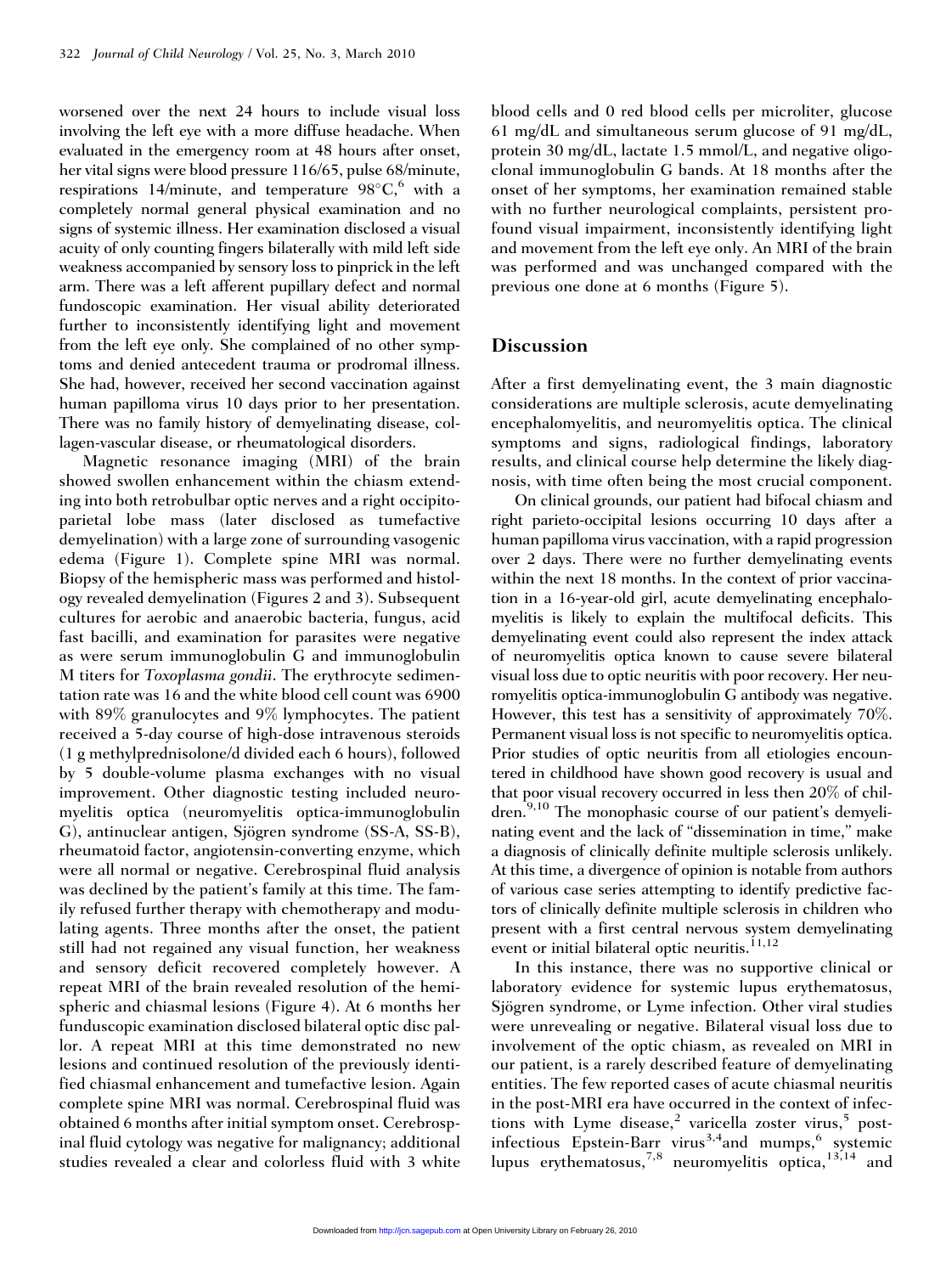

Figure 1. Magnetic resonance imaging on admission. Top: Fluid-attenuated inversion recovery sequences show right occipito-parietal and chiasmal increased signal. Middle: Axial T1 with contrast shows ring enhancement of the right occipito-parietal lesion. Bottom: T1 with contrast; on the left a sagittal view shows chiasmal enhancement, on the center and right coronal views show right hemispheric and chiasmal enhancement respectively.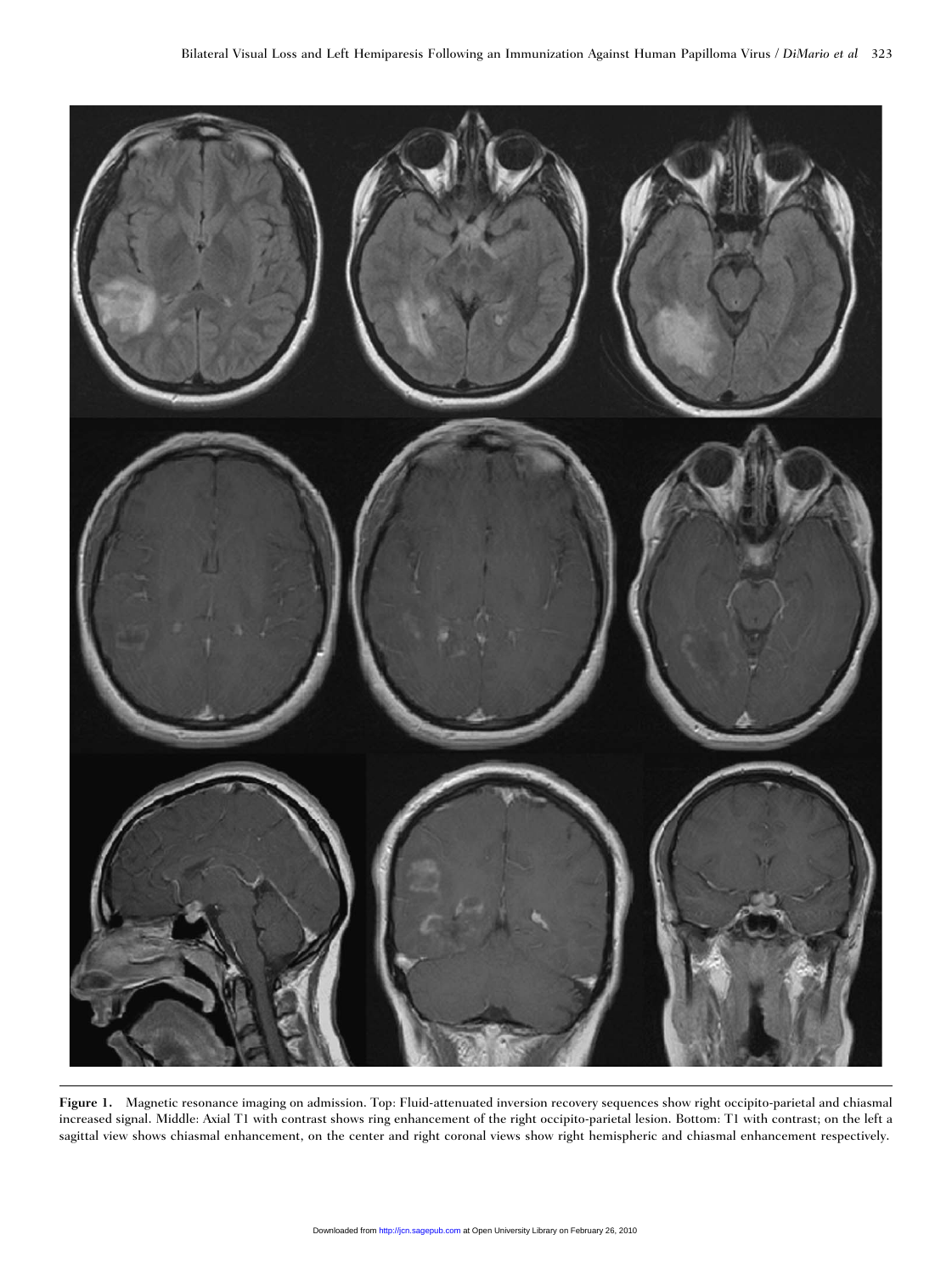

Figure 2. Photomicrograph at low power demonstrating demyelination on left half of field with a vessel cuffed with lymphocytes. Righthand side of the field shows white matter with intact myelin (stained blue) but infiltrated with macrophages. Stained with Holmes Luxol fast blue,  $\times 200$  magnification.

multiple sclerosis<sup>15</sup> (see Table 1). Except in cases caused by neuromyelitis optica and varicella zoster virus, the clinical outcomes generally evolved toward improvement of visual function. It is difficult to assess in retrospect and therefore not known whether some of the children previously reported with bilateral optic neuritis also had involvement of the optic chiasm because it was not specifically delineated as such in prior reports.

Our patient was also unique in regard to the large tumefactive plaque identified. Tumefactive lesions can be identified in both multiple sclerosis and acute demyelinating encephalomyelitis and thus, are not specific for either. The international pediatric MS group described tumefactive lesions as one of the 4 patterns commonly encountered in acute demyelinating encephalomyelitis.<sup>9</sup> These lesions were also found by Ebner et  $al<sup>16</sup>$  to herald multiple sclerosis when it starts in childhood. In a recent article, large demyelinating lesions were significantly more often associated with monophasic central nervous system demyelinating events when compared with multiple sclerosis but were not exclusive to acute demyelinating encephalomyelitis.<sup>12</sup> In a recent review of the literature on tumefactive demyelinating lesions in childhood carried out by Dastgir and  $DiMario, <sup>17</sup> 50%$  of these children had subsequent clinical relapse or developed multiple sclerosis.

Neuromyelitis optica remained a diagnostic consideration in the patient presented here in spite of the



Figure 3. Photomicrograph at high power demonstrating a vessel cuffed with lymphocytes within a field of demyelination and infiltrated with macrophages. Stained with immunoperoxidase PGM1 for macrophages (brown),  $\times$  400 magnification.

occipito-parietal lesion. An abnormal brain MRI does not exclude a diagnosis of neuromyelitis optica according to the recently revised diagnostic criteria.<sup>18</sup> Furthermore, most patients with neuromyelitis optica complicated by the concurrent development of large brain lesions on MRI were children.<sup>14,19</sup>

The radiological resolution of the chiasmal lesion preceded the occipito-parietal lesion by months. Although the patient's left arm weakness improved to complete recovery promptly on steroid therapy, the visual loss persisted. This dissociation of the clinico-radiographic evolution may suggest a clinical feature in favor of acute demyelinating encephalomyelitis over the progressive lesions of multiple sclerosis and neuromyelitis optica.

Tumefactive demyelinating lesions are not infrequently explored surgically because there are no specific radiologic features that distinguish this acute inflammatory demyelinating process from a neoplastic one. The histopathology allows this differentiation in the acute setting but differentiating between different acquired demyelinating entities (ie, acute demyelinating encephalomyelitis, multiple sclerosis, and neuromyelitis optica) has proven to be a much more complex task. The addition of specific serum antibody tests and the clinical course over time are needed at this juncture to secure diagnosis.

Various vaccines have been associated with acute demyelinating encephalomyelitis, but except for the Semple vaccine,  $20$  a definite causal effect cannot be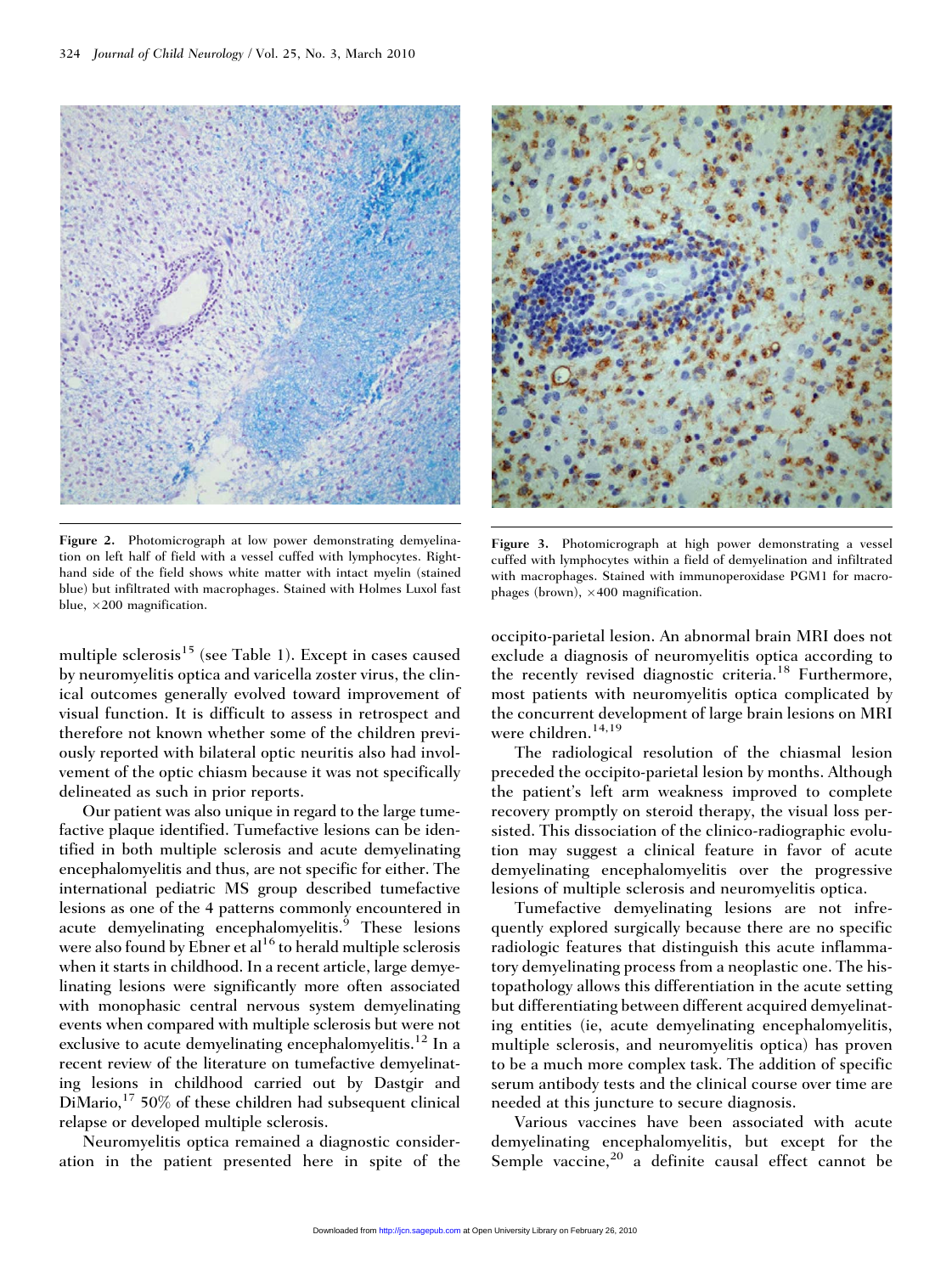

Figure 4. Magnetic resonance imaging 3 months after initial admission. Fluid-attenuated inversion recovery sequence with lessening of the high signal intensity compared with admission scans.



Figure 5. Magnetic resonance imaging 18 months after admission. FLAIR: near total resolution of the high signal intensity in the right hemispheric lesion.

established. There have been only 4 cases of central nervous system demyelination reported in the literature associated with the fairly new tetravalent vaccine against human papilloma virus.<sup>21</sup> Larger epidemiologic studies will be needed to confirm a role of the human papilloma virus immunization and demyelinating disease.

As has been demonstrated in prior reports, the brain biopsy in this case showed a primary inflammatory demyelinating process without axonal loss. Lymphocytes and macrophages were present within the plaque and in the perivenular spaces. These findings do not distinguish between multiple sclerosis, acute demyelinating encephalomyelitis, and their variants; a more subtle distinction may lie in the fact that in multiple sclerosis, inflammatory cells are generally present throughout the plaque rather than restricted only to the perivenular cuff, a feature that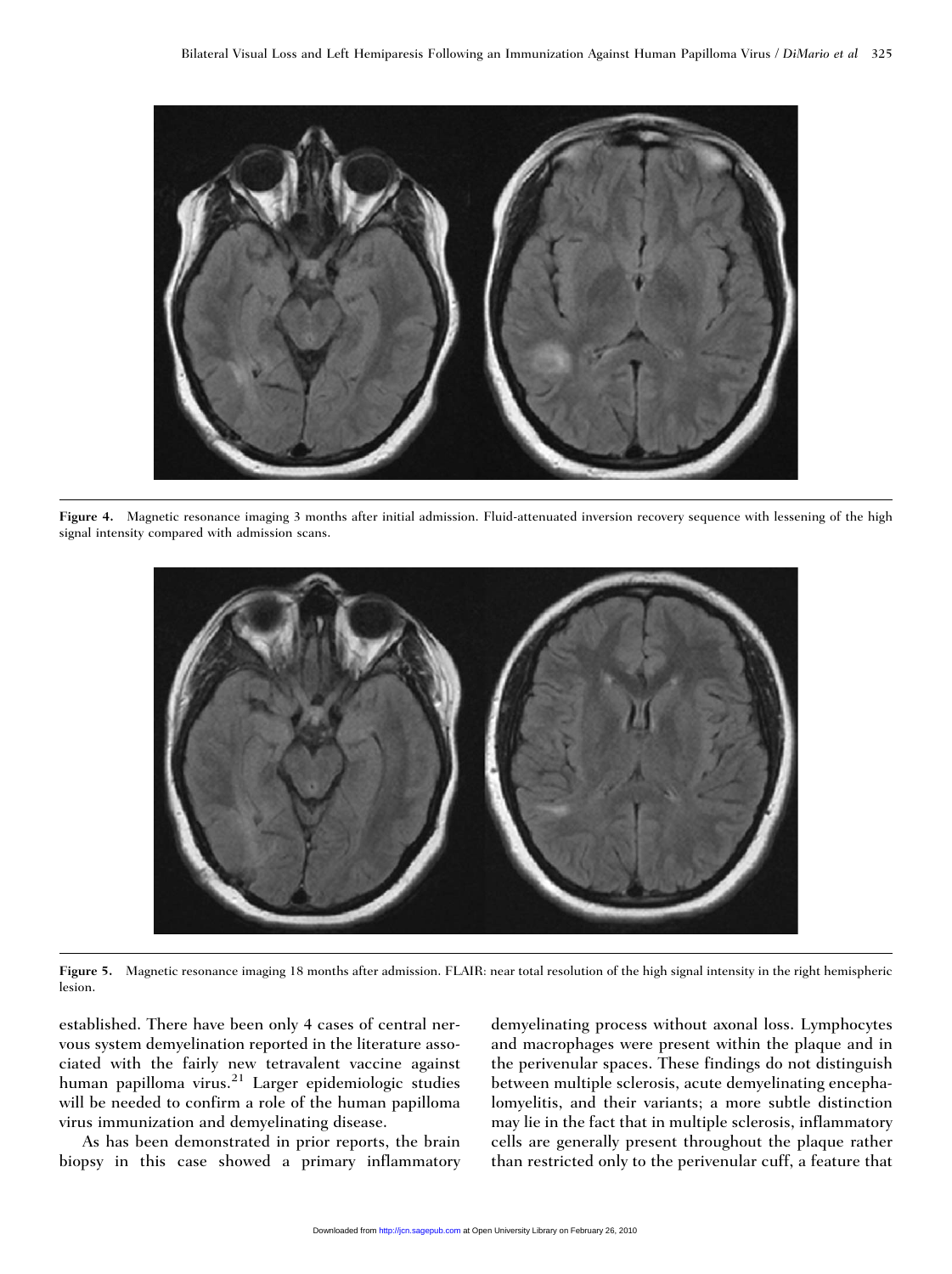| Citation                       | identified<br>Etiology | Clinical presentation (age/gender)                                                                                                            | Initial MRI                                                                            | Follow-up MRI                                               | Clinical follow-up                                                |
|--------------------------------|------------------------|-----------------------------------------------------------------------------------------------------------------------------------------------|----------------------------------------------------------------------------------------|-------------------------------------------------------------|-------------------------------------------------------------------|
| Purvin et al <sup>3</sup>      | EBV                    | defect, and bitemporal superior<br>13/female: junctional field<br>quadrants defects                                                           | MRI 6 weeks after clinical<br>onset is normal                                          | Not available                                               | Nine weeks later visual acuity and<br>visual fields improved      |
| Scott et al <sup>2</sup>       | Lyme disease           | Lyme disease, visual acuity: Right eye<br>10/female: clinical context of                                                                      | of the right optic nerve and anterior chiasm<br>Thickening with gadolinium enhancement | enlargement after corticosteroid<br>No enhancement, minimal | No change in visual function despite<br>corticosteroids           |
| Itzchak et al <sup>4</sup>     | EBV                    | light perception and left eye normal<br>after an upper respiratory infection<br>8/female: left optic neuritis 3 weeks                         | Infiltration of the left part of the chiasm                                            | treatments<br>Not available                                 | both disks have temporal pallor<br>Marked improvement at 1 month, |
| Newman et al <sup>15</sup> N/A |                        | Case 4                                                                                                                                        |                                                                                        |                                                             |                                                                   |
|                                |                        | 18/female: decreased vision right eye,<br>bitemporal visual fields defect                                                                     | Mild enlargement of right side of optic<br>chiasm                                      | $\frac{1}{2}$                                               | Right eye improved and left eye normal                            |
|                                | ≸                      | Case 6                                                                                                                                        |                                                                                        |                                                             | Visual fields: normal                                             |
|                                |                        | supero-temporal visual field defect<br>left eye, bilateral pale discs, right<br>16/female: impaired vision of the<br>and left central scotoma | Numerous T2-weighted MRI lesions,<br>chiasm normal                                     | N/A                                                         | $\frac{1}{2}$                                                     |

Table 1. Reported Childhood Acute Chiasmal Neuritis in the Post-MRI Era Table 1. Reported Childhood Acute Chiasmal Neuritis in the Post-MRI Era

NOTE: MRI, magnetic resonance imaging; EBV, Epstein-Barr virus; N/A, not available. NOTE: MRI, magnetic resonance imaging; EBV, Epstein-Barr virus; N/A, not available.